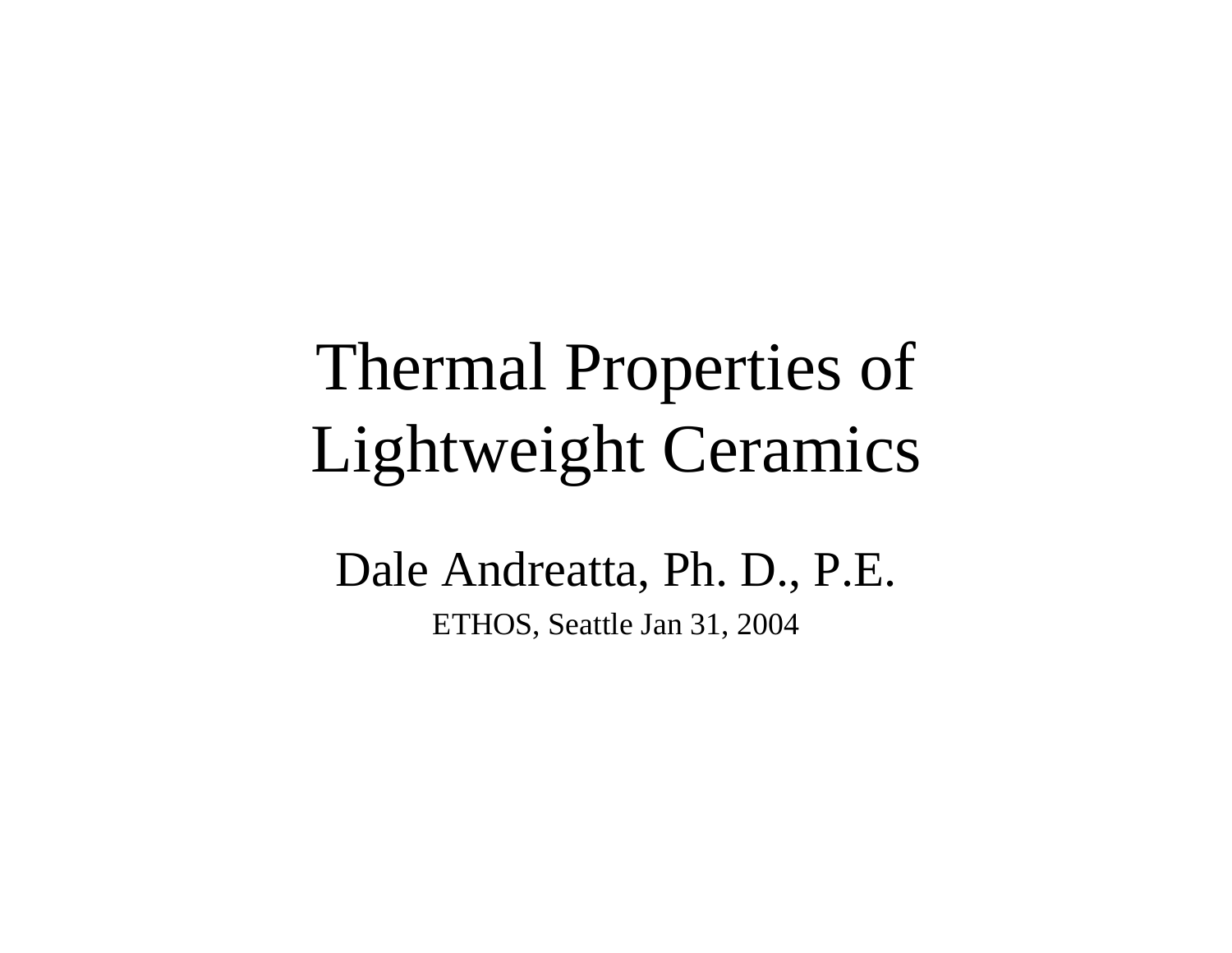# 3 Thermal properties of interest

- Lower is better!!
- Density (easy to measure)
- Specific heat (varies only over a narrow range)
- Thermal Conductivity (not too hard to measure)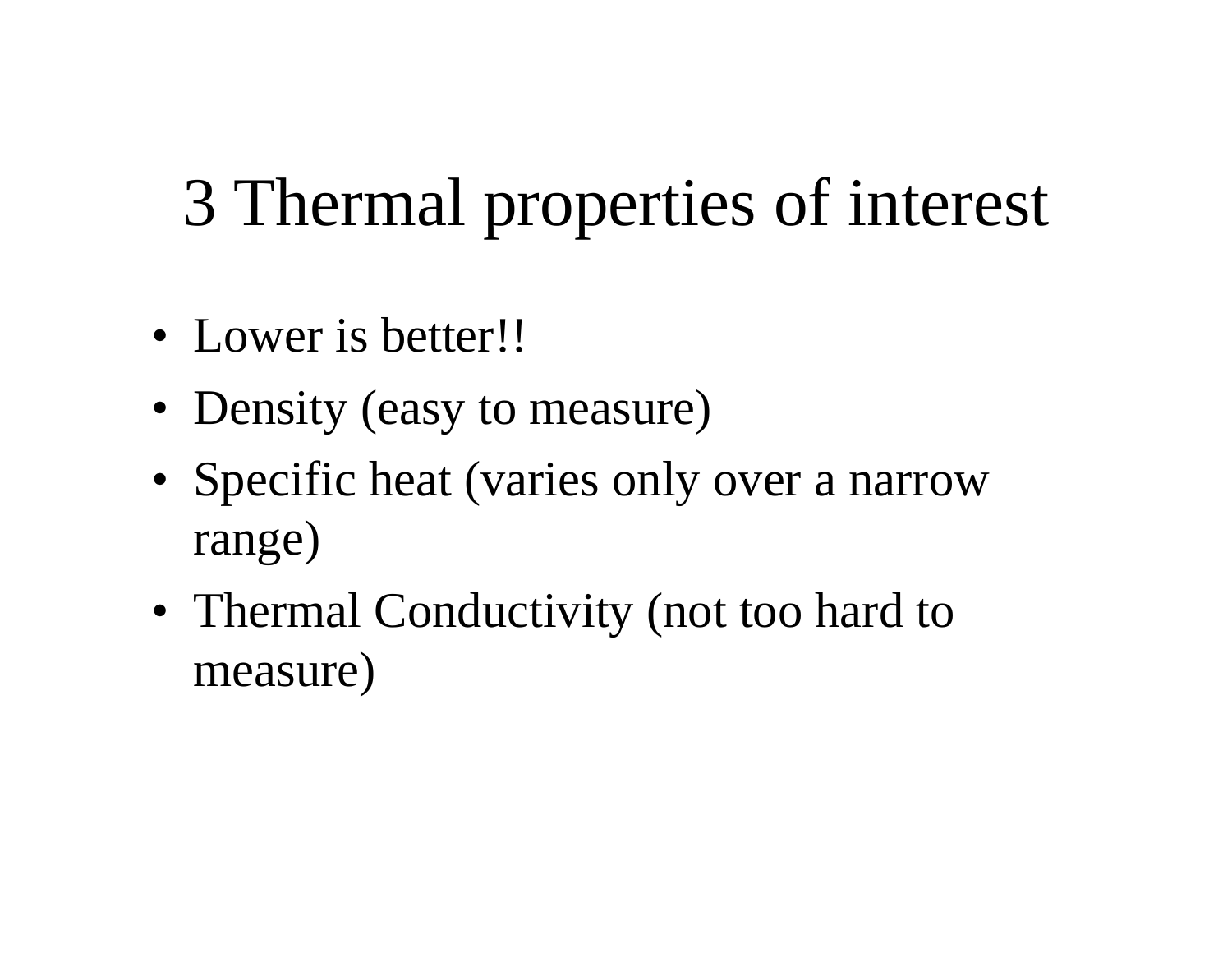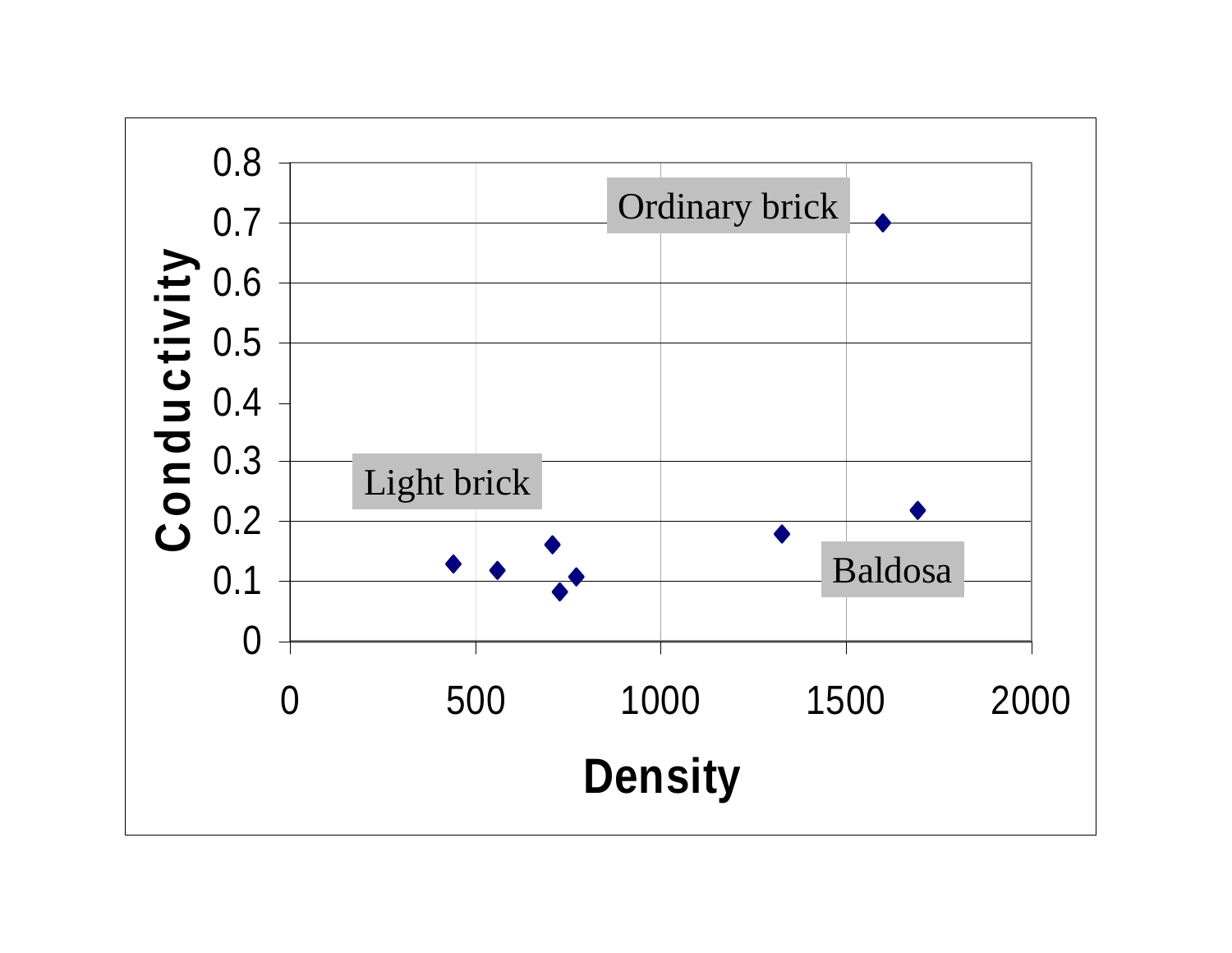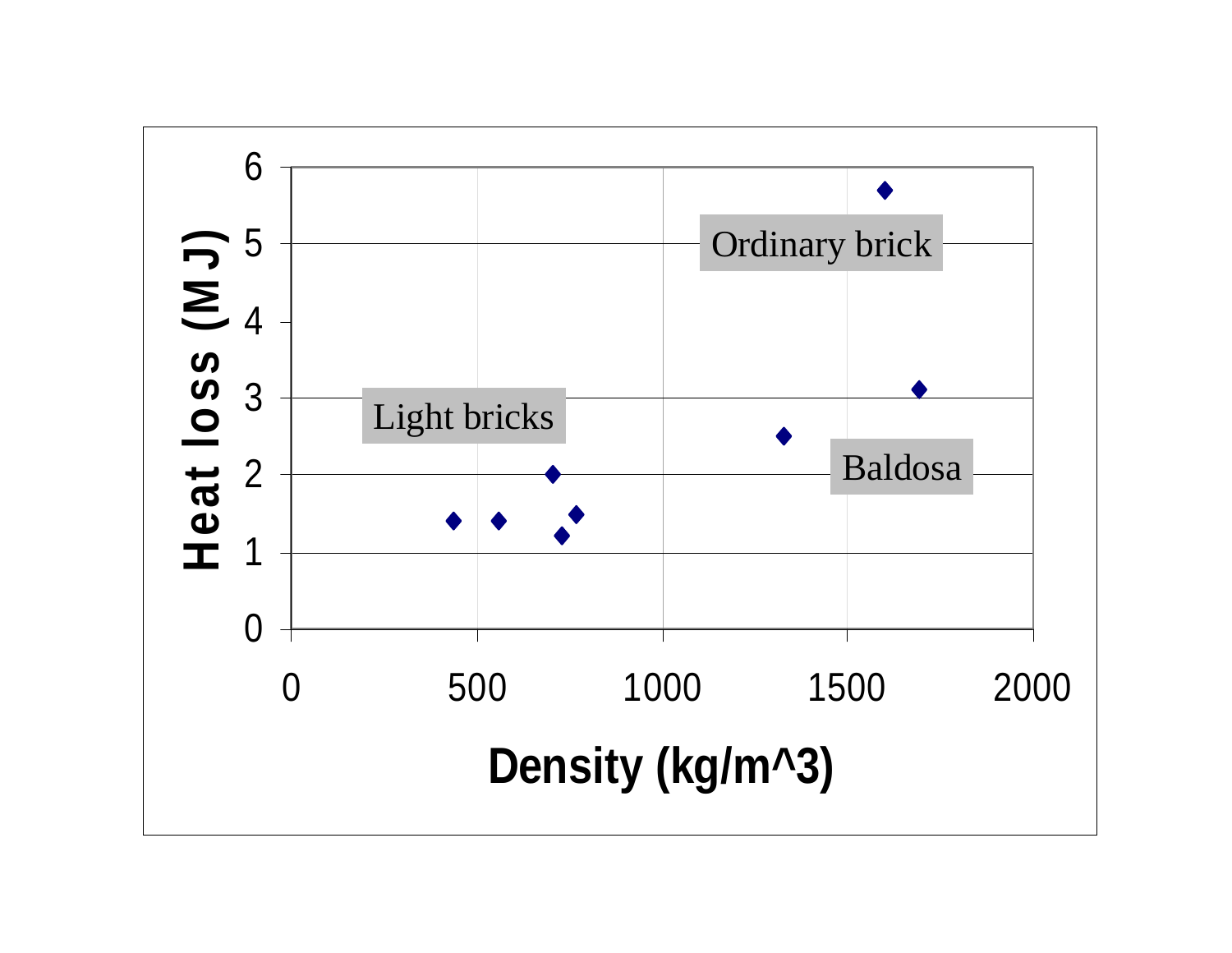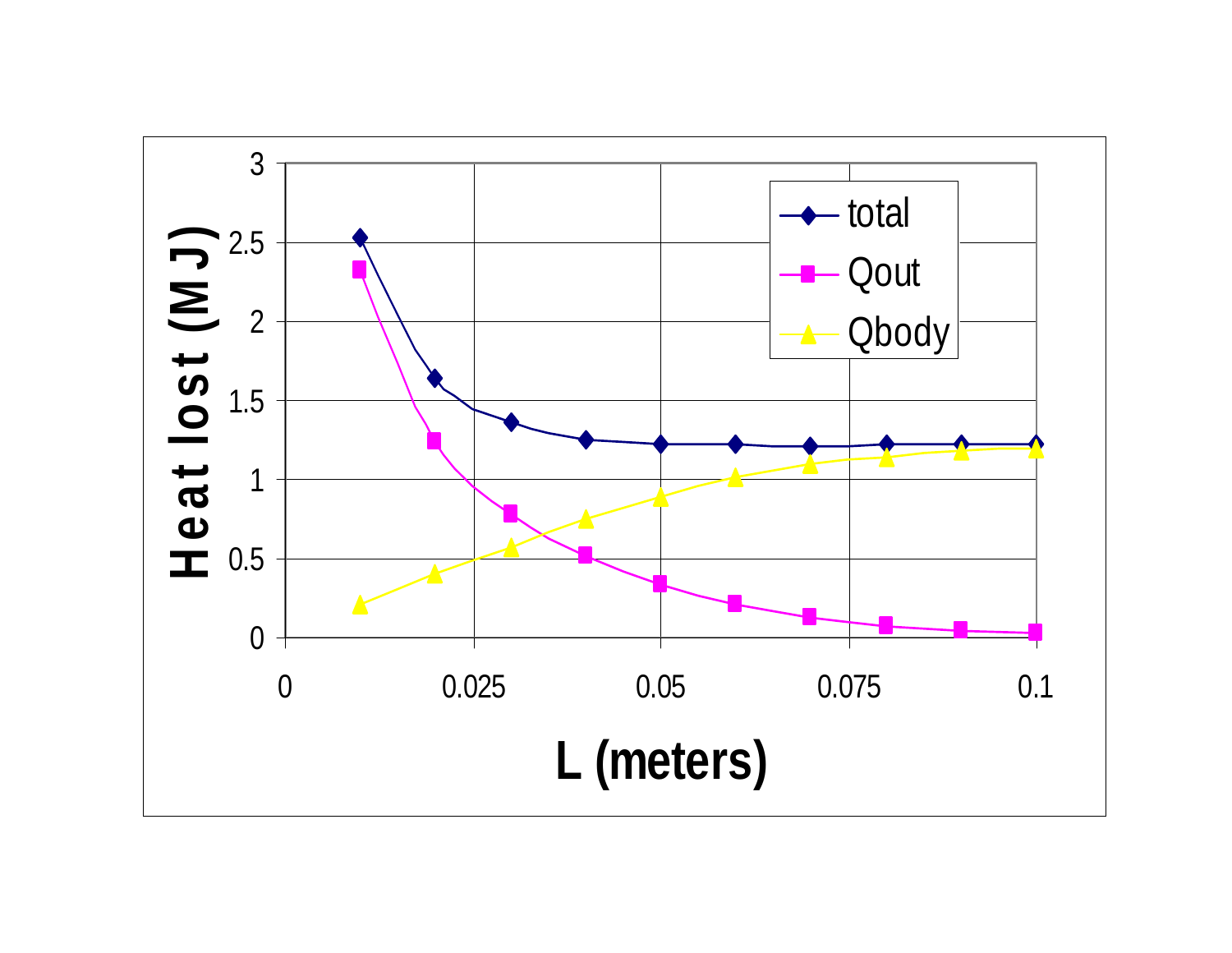# **Heat loss from stoves:**  Thermal properties of insulative bricks Overall heat losses

Dale Andreatta-dandreatta@SEAlimited.com Last updated January 27, 2004

# **Background and overview**

Recently, success has been achieved in making insulative bricks for stoves. My work here seeks to answer the following questions:

- 1. What are the thermal properties of these bricks? The properties of interest are density, specific heat, and thermal conductivity.
- 2. Is it possible to estimate how much heat will be lost from a stove? Is it possible to reduce this to a simple formula that could be evaluated using a calculator? Alternatively, could one express this heat loss on a graph or series of graphs?
- 3. How do the measured properties influence the overall heat loss from the stove? How insulative is insulative enough, so that overall heat loss is minimal?
- 4. Is there a correlation between one property and the others, such that one property (density for example) could be easily measured and the heat loss from the stove quickly estimated?

# **Results-General**

The 7 samples supplied by Dean Still and Damon Ogle were:

- 1. Guatamalan baldosa
- 2. A 50/50 mix of sawdust and clay
- 3. A mix of 85% vermiculite with 15% clay fired at unknown temperature.
- 4. A mix of 85% pearlite with 15% clay fired at unknown temperature.
- 5. El Coco baldosa made from clay, volcanic ash, and horse manure (no jokes please). Firing temperature was 950° C.
- 6. Pumice brick (A brick of 2420 cc of pumice aggregate, 360 cc clay, 750 cc water, fired to 950° C in the brick kiln near El Coco.)
- 7. A brick made of charcoal/clay mixture.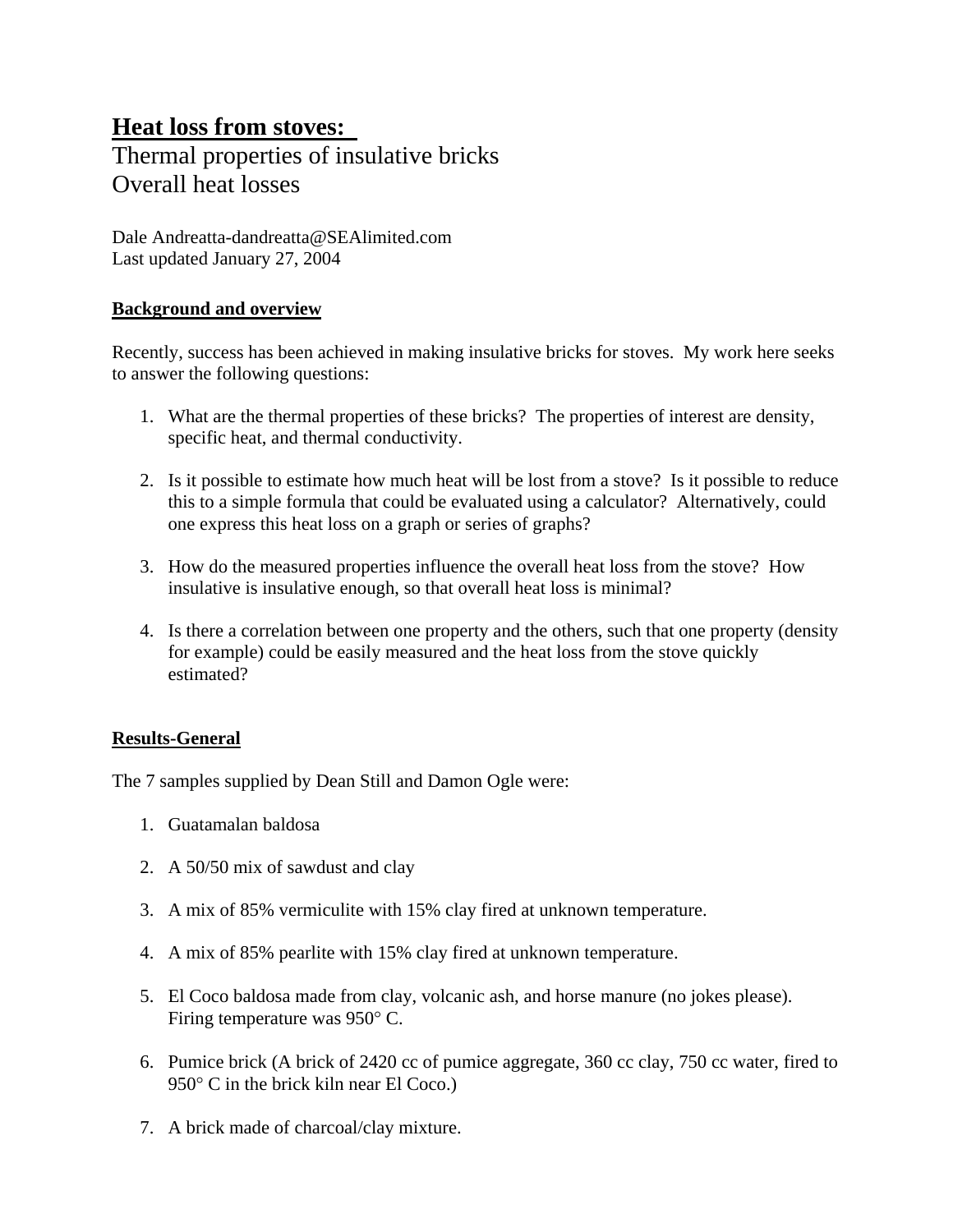The results are given in the table below, and the properties of "ordinary brick" and glass wool are also included and are taken from a heat transfer textbook (Ref. 1, Appendix D). Glass wool might be considered the best possible insulation.

In the table below, the measured properties are given, along with the heat loss of a stove with walls made of a material with these properties. Appendix 1 contains details of the measurement methods, and Appendix 2 contains details of the heat transfer calculations, though Appendix 2 is more for the technical reader.

| Material        | Density    | Specific Heat | Thermal      | Estimated |
|-----------------|------------|---------------|--------------|-----------|
|                 | $(kg/m^3)$ | $(J/kg-C)$    | Conductivity | heat loss |
|                 |            |               | $(W/m-C)$    | (MJ)      |
| Ordinary        | 1600       | 840           | 0.7          | 5.7       |
| <b>Brick</b>    |            |               |              |           |
| Guatamalan      | 1691       | 812           | 0.219        | 3.1       |
| <b>Baldosa</b>  |            |               |              |           |
| 85% pearlite    | 439        | 921           | 0.128        | 1.4       |
| 15% clay        |            |               |              |           |
| $1400$ F firing |            |               |              |           |
| temperature     |            |               |              |           |
| 50/50           | 729        | 701           | 0.081        | 1.2       |
| sawdust/clay    |            |               |              |           |
| 85%             | 559        | 698           | 0.12         | 1.4       |
| vermiculite     |            |               |              |           |
| $15\%$ clay     |            |               |              |           |
| El Coco         | 1328       | 835           | 0.181        | 2.5       |
| <b>Baldosa</b>  |            | (estimated)   |              |           |
| Pumice brick    | 770        | 835           | 0.107        | 1.5       |
|                 |            | (estimated)   |              |           |
| Charcoal/clay   | 706        | 880           | 0.16         | 2.0       |
|                 |            | (estimated)   |              |           |
| Glass wool      | 40         | 700           | 0.038        | 0.37      |

Table 1: Summary of measured material properties, and calculated heat loss.

In the right column the assumptions are that the stove has an internal area of  $0.1178$  m<sup> $\gamma$ </sup> (corresponding to a tube 0.3 m tall and 0.125 m in diameter or 12 inches by 5 inches in English units) that the inside gas temperature is 700 degrees C higher than the ambient temperature, that the wall thickness is 3 cm, and that the cooking event lasts 1 hour. If one increases the inside surface area of the stove by  $x\%$ , the total heat loss will increase by the same factor. If one increases the gas temperature above the environment by x%, the total heat loss will increase by the same factor. Other variables are not as easy to translate.

All measurements of conductivity were done at room temperature, while the bricks would be used at somewhat higher temperatures. It appears that the conductivity of solid bricks stays roughly constant as the temperature varies, while porous or lightweight bricks have a conductivity which goes up as the temperature increases. Limited data suggests that the conductivity roughly doubles as the temperature goes from ambient to  $2300^{\circ}$  F ( $1260^{\circ}$  C). This variation in conductivity was built into the numerical model described in Appendix 2. The results show that for the porous ceramics, the heat loss increases by about 10% due to this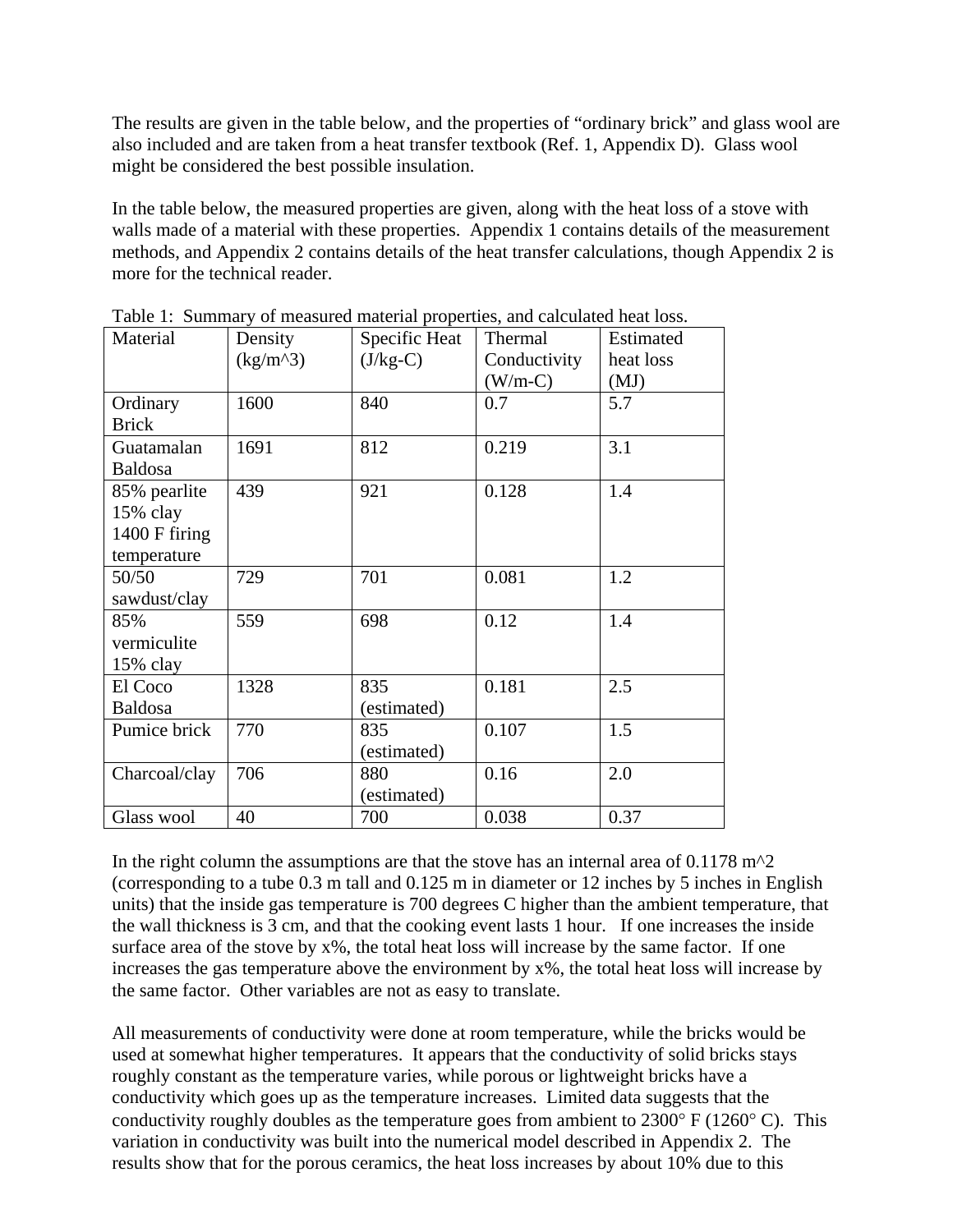increase in thermal conductivity. The results in Table 1 assume a constant thermal conductivity, so one might add about 10% for materials with densities less than 1000 kg/m^3.

The heat lost from the gases goes to 2 places. A portion of the heat goes into the stove body and is retained in the body. Another portion goes into the stove body but then passes through and into the environment. For the lightweight materials, the amounts of heat going into the 2 places are generally about equal. For the heavier materials (baldosa) a larger proportion is retained in the stove body.

It turns out that the thickness of the stove wall is relatively unimportant in determining the total heat loss. As the stove wall gets thicker a greater amount of heat is retained in the stove body, but a lesser amount passes through the stove wall. As the wall thickness decreases below about 2 cm, the loss increases rapidly, but increasing the thickness much beyond 3 cm has little effect. Very thick walls actually loose more heat since so much heat goes into the body. The optimum thickness is generally around 5 cm, but there is usually a broad band in which heat loss is near minimum. The 3 cm used in these calculations is a compromise. The detailed heat transfer calculations described in Appendix 2 could be used to find an optimum thickness, but for most materials this is about 5 cm, and the heat loss isn't much less than at 3 cm.

I believe that, as a rule of thumb, a heat loss of 1 MJ is about as low as we need to go. This would correspond to about 56 grams of dry wood. This is only a small percentage of the heat being released, perhaps around 5%. Lowering the heat loss further would not give substantially better cookstoves. We can see in the above chart that several materials currently available get heat loss close to about 1 MJ. Hence, future work might be directed at increasing their longevity if necessary rather than improving their thermal properties much further.

# **Correlation of properties**

In question #4 posed in the introduction of this report, I threw out the idea of finding some correlation between an easily measured property (such as density) and all of the thermal properties, such that one could measure the density and simply consult a table or graph (like those contained in the following section) to find the approximate heat loss.

It appears that specific heat doesn't vary much among the various stove materials. Among the range of all solid materials, specific heats vary by a range of about 5:1, compared to thermal conductivities which vary over a range of thousands. Among stove materials, specific heats vary by about 10% from a middle value. (This  $+/- 10\%$  variation causes only about a  $+/- 2.8\%$ variation in calculated heat loss.) I propose that in the future we should not bother measuring specific heat, and in our calculations we should do one of two things, either use a universal value for all stove materials (I propose 835 for this common value) or estimate a value for a specific material based on the information in the table supplied below. Values estimated from this table are probably about as accurate as I can measure them.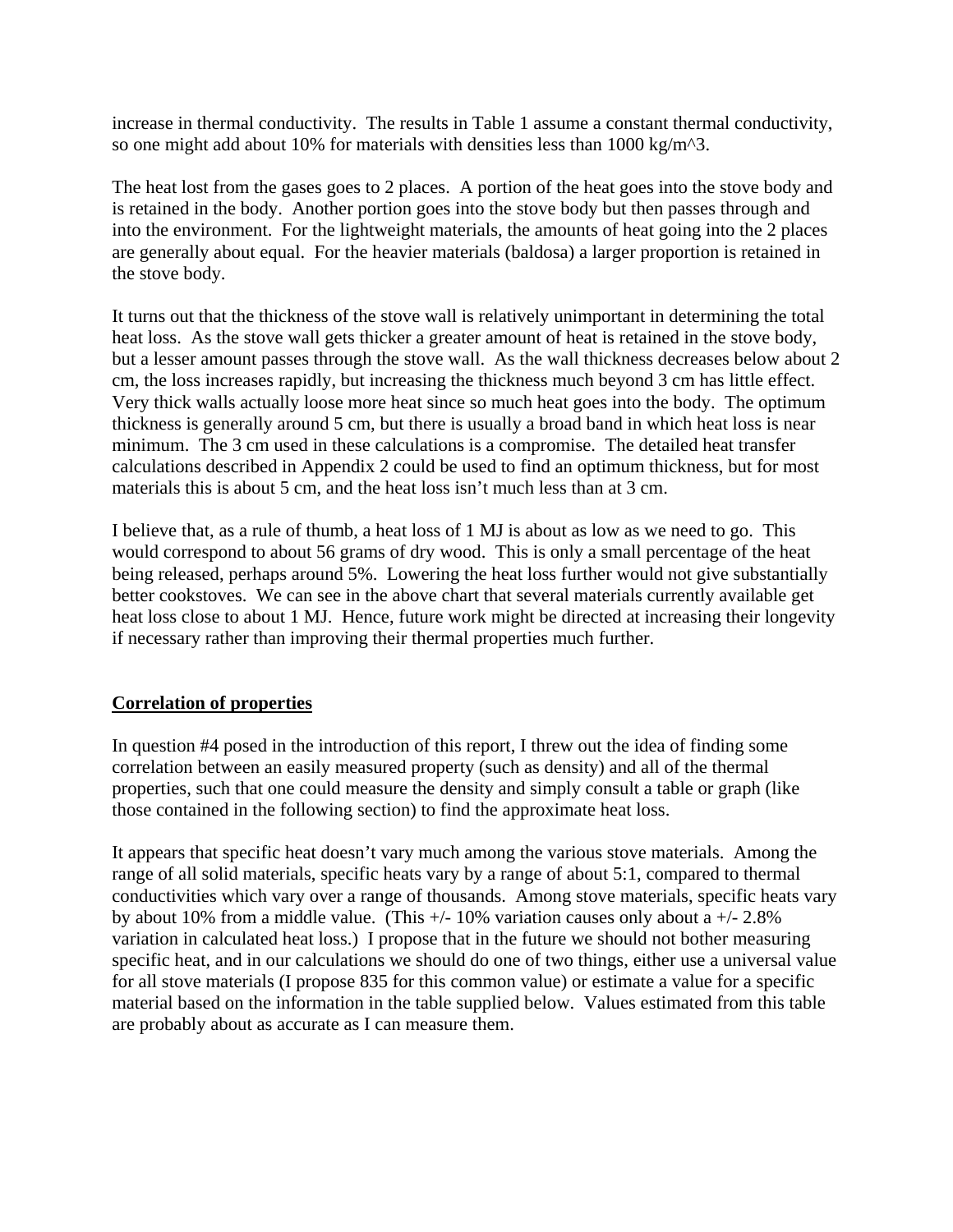| Substance          | Specific Heat $(J/kg-C)$ | Reference         |
|--------------------|--------------------------|-------------------|
| Common brick       | 835                      | Ref. 2 Appendix A |
| Vermiculite flakes | 835                      | 66                |
| Cement mortar      | 780                      | 66                |
| Clay               | 880                      | 66                |
| Fire clay brick    | 960                      | 66                |
| Limestone          | 810                      | 66                |
| Sand               | 800                      | 66                |
| Concrete           | 880                      | Ref. 1 Appendix D |
| Soil               | 1842                     | Ref. 3 p. 4.9     |

Table 2: Specific heat of common stove materials.

The conductivity doesn't appear to have any universal correlation with density. Guatamalan baldosa is just as dense as an ordinary brick, but has only about 40% the conductivity. Of the 5 light-weight bricks tested, there is generally an inverse trend, the ones with the higher density have lower conductivity. Still, the light bricks had much lower conductivity than ordinary brick, and baldosa, so there is a general trend that lower density leads to lower conductivity.

#### **A method of estimating heat loss over a variety of conditions**

With regard to question #2 in the introduction, I believe there is no good simple formula for calculating the heat loss from a stove that is universally applicable, however it is possible to generate "maps" of heat loss factors from which one could quickly estimate the heat loss once density and thermal conductivity were known. Three such maps are given here. They are based on the same calculations as the results in Table 1. Use of the maps should give an answer that is nearly as accurate as the full calculations.



# **30 minutes cooking time**

Fig. 1: Heat loss factor vs. thermal conductivity for 30 minutes cooking time with density as a parameter. Density units are kg/m^3.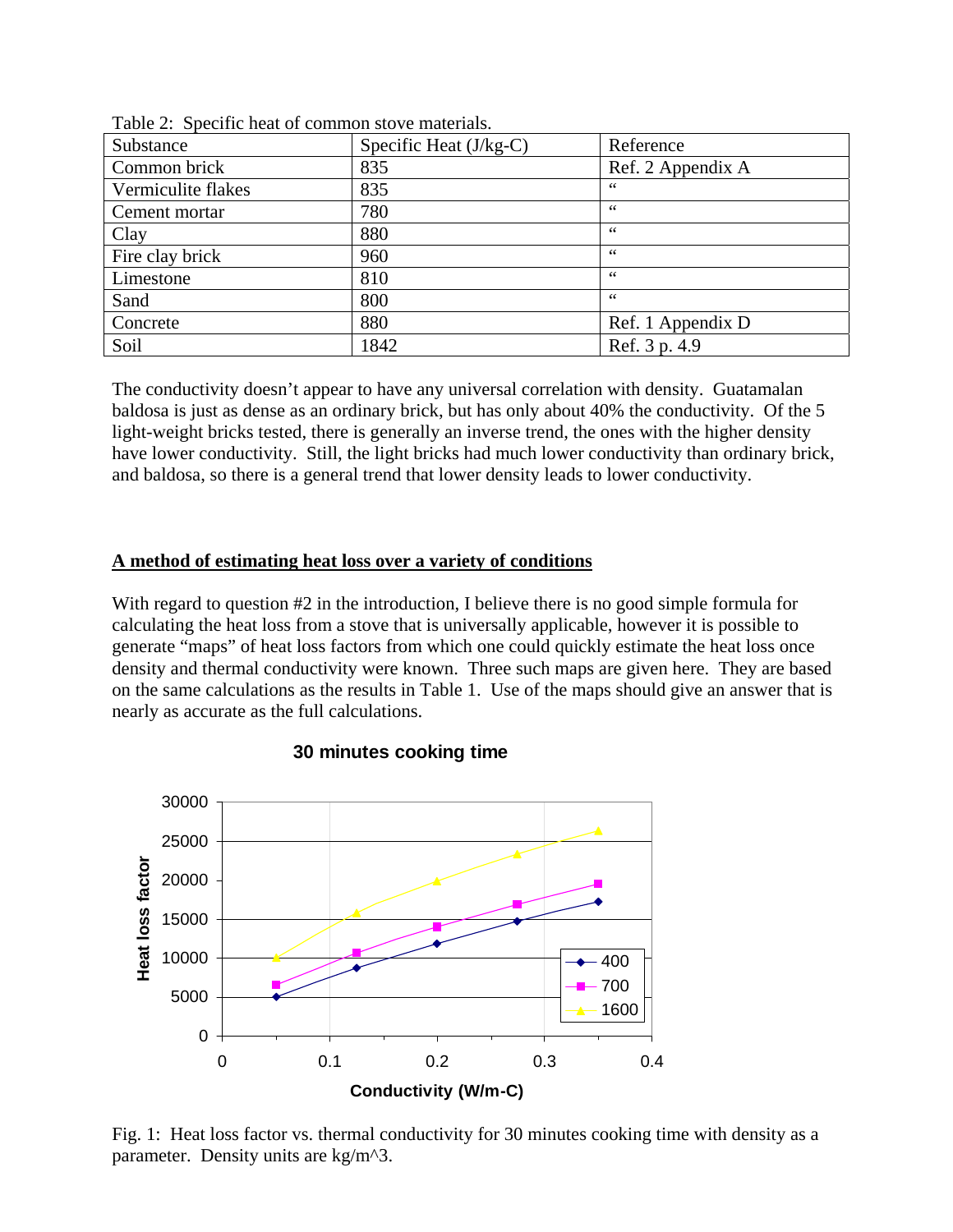

Fig. 2: Heat loss factor vs. thermal conductivity for 45 minutes cooking time with density as a parameter. Density units are kg/m^3.



#### **1 hour cooking time**

Fig. 3: Heat loss factor vs. thermal conductivity for 60 minutes cooking time with density as a parameter. Density units are kg/m^3.

To use the maps, the following procedure should be followed.

Measure or estimate the internal surface area of the stove in square meters. Measure or estimate the gas temperature exiting the stove, and subtract from this the ambient air temperature. Do this in degrees C. The heat loss from the stove will be the area times this temperature difference times the heat loss factor.

To estimate the heat loss factor, pick the graph that most closely corresponds to the cooking time. Measure or estimate the density and thermal conductivity of the stove material. Go along the horizontal axis to the value of thermal conductivity, then up to the appropriate curve for the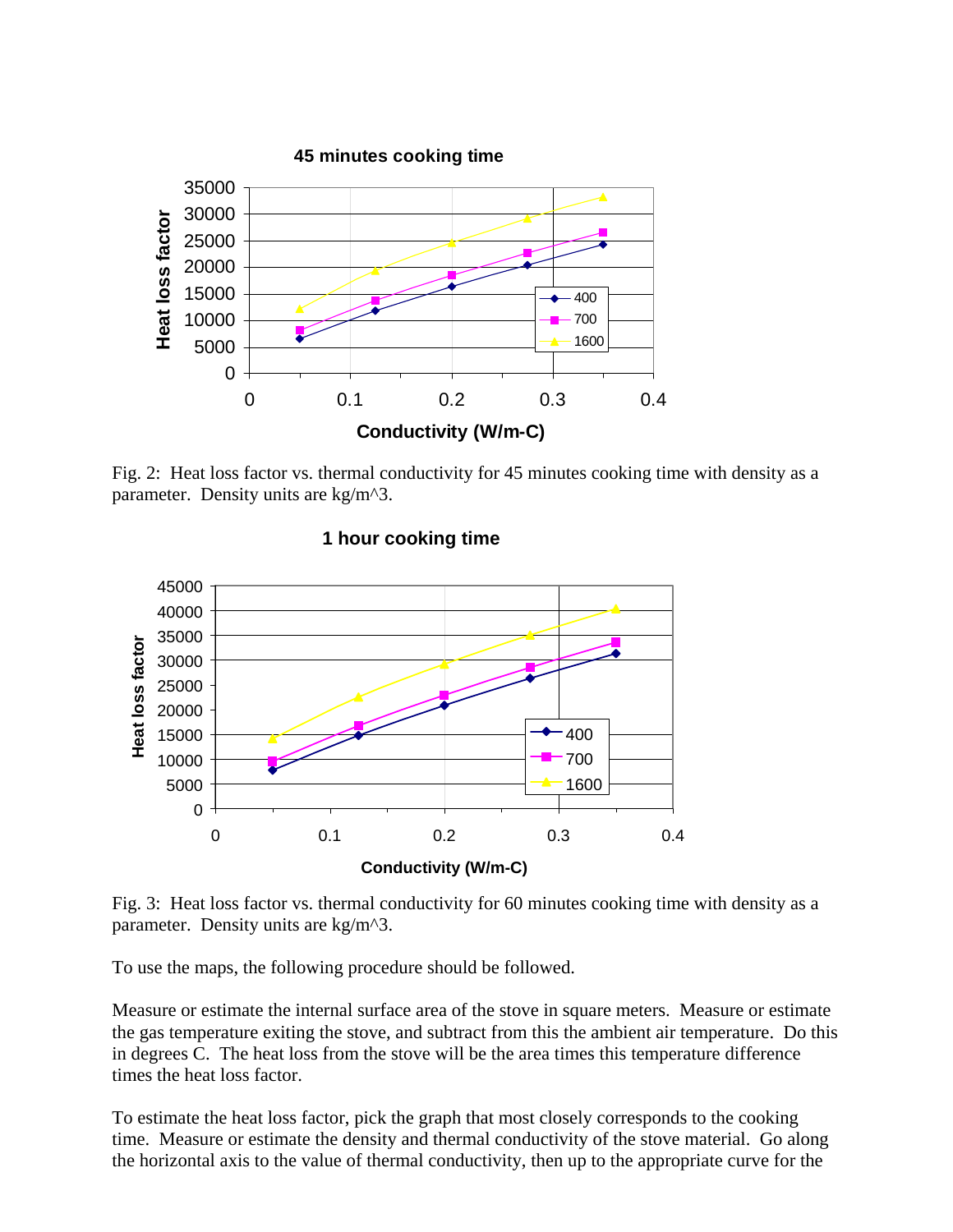density of interest. If the actual density is not one of the values for which there is a line, go between the lines at an appropriate height. Follow across horizontally from this point to the heat loss factor on the vertical axis.

If the cooking time is greater than 1 hour, do the above procedure for both 1 hour and ¾ hour. After 45 minutes the heat loss rate is essentially constant, so take the difference between the 1 hour heat loss factor and the 34 hour heat loss factor, multiply this difference by the time after 1 hour in which you are interested, and add this to the 1 hour factor. For example, if the cooking time is 1 ¼ hours, take the 1 hour heat loss factor and add to it the difference between the 1 and  $\frac{3}{4}$  hour heat loss factors. If the cooking time is 1  $\frac{1}{2}$  hour, take the 1 hour factor and add to it twice the difference between the 1 hour and ¾ hour factors.

The product of the heat loss factor times the internal area times the temperature difference is the total heat loss in Joules. Divide by one million to get the heat loss in Megajoules (MJ).

#### **Some notes on water absorption and toughness**

Being porous, the samples tend to absorb water. This is probably not important in a working stove, but may be important if anyone wants to reevaluate these thermal properties in the future.

The absorption was not studied in detail, but it was found that 2.07 kg of dry Guatamalan baldosa picked up at least 0.57 kg of water, or 28% of its dry weight.

It was also noted that the pearlite and vermiculite mixes were both strong and tough, while the other samples were not. (In engineering terms "strong" means that it takes a lot of force to break a specimen, and "tough" means that it takes a lot of energy to break a specimen.) The pearlite and vermiculite had to be beaten hard with a hammer to break them, while the baldosa could be broken with light taps and the sawdust/clay could be broken by hand. Dents were observed in the tough samples when struck with a hammer.

# **Future work**

Now that the testing methods have been developed and practiced, additional samples can be tested more quickly. I would be willing to occasionally test a sample.

#### **References**

- 1. Heat and Mass Transfer, Frank M. White, 1988, Addison Wesley Publishing Company.
- 2. Fundamentals of Heat Transfer, Frank P. Incropera and David P. DeWitt, John Wiley and Sons, 1981.
- 3. Marks' Standard Handbook for Mechanical Engineers, Baumeister, Avallone, and Baumeister, 8<sup>th</sup> Edition, McGraw-Hill Book Company, 1978.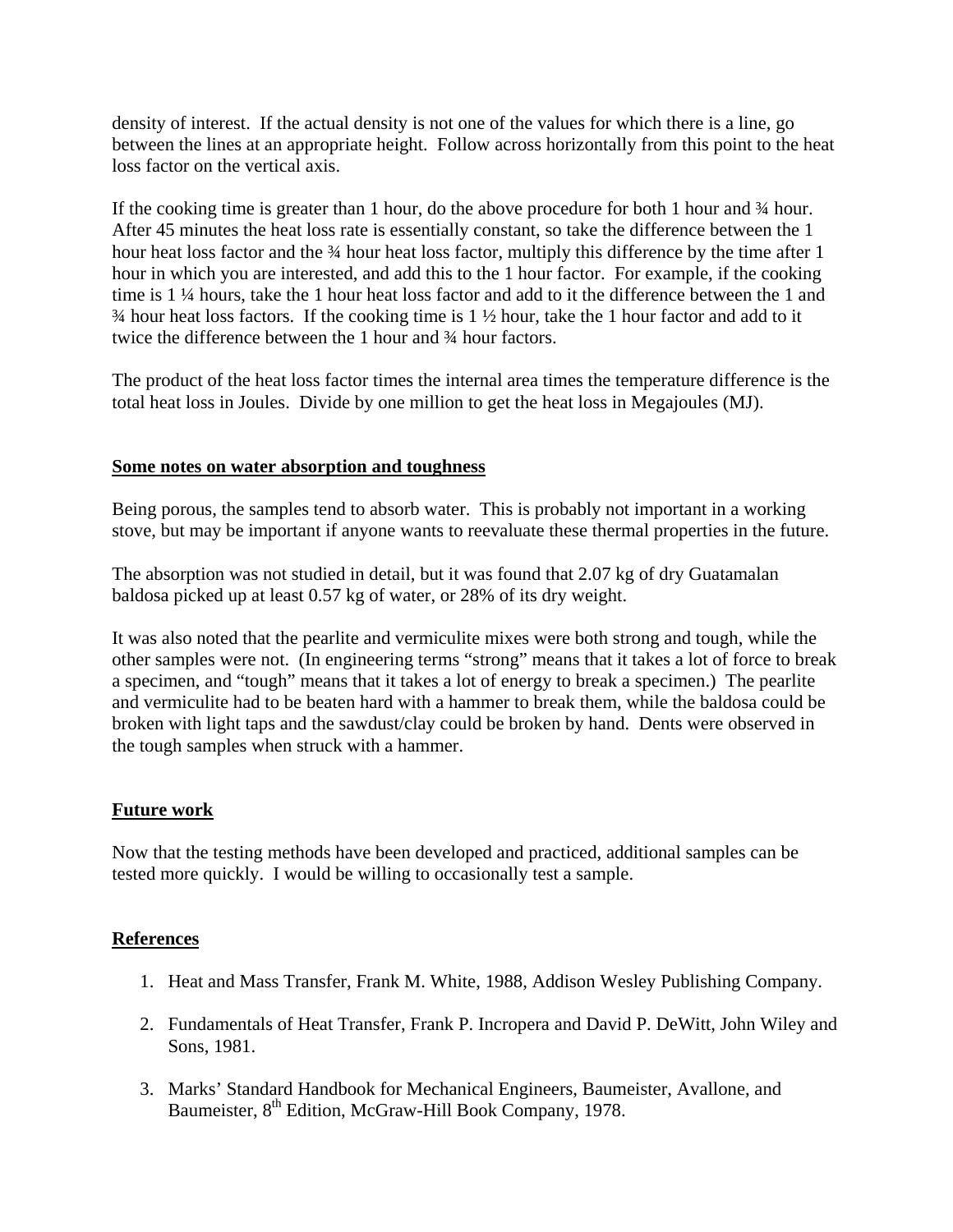#### **Appendix 1: Measurement of properties**

Density was the easiest property to measure, and was probably measured the most accurately. The dimensions of the bricks were measured, the volume was calculated, and the brick was weighed on a scale. The density was calculated.

Specific heat was measured by breaking the brick up into small pieces, perhaps golf ball size. These pieces were put into an oven for a couple hours, so that the pieces were of uniform temperature, and the temperature was known fairly accurately by measuring the temperature of the oven with a thermocouple. The pieces were taken out of the oven and quickly transferred to an insulated container containing cool water. The water temperature had previously been measured. The insulated container was covered, and occasionally sloshed around. After a couple hours, when the bricks and water had achieved uniform temperature, the water was drained off, mixed, and its temperature was measured. The specific heat was calculated from the fact that the energy gained by the water was equal to the energy lost by the brick pieces. (The amount of water that was used was selected so that this final temperature was not too different from room temperature, so that not much heat would be transferred from the water to the room or in the opposite direction.)

Thermal conductivity was measured directly by building a stack containing a sample of the material to be measured and a piece of ¼ inch (actually 0.24 inch) Styrofoam with thermocouples measuring the temperatures at the top, bottom, and middle of this stack. See sketch below. The stack was placed on a heat sink of nearly constant temperature (a block of ice that was in the process of melting) and a heat source (a large pot made of steel that remained a nearly room temperature) was placed on top of the stack. The thermal conductivity of the sample can be related to the thermal conductivity of the Styrofoam from the relative magnitude of the temperature differences across the layers. A total of 3 thermocouples are used. Where the block shapes are somewhat irregular, copper wool was used to transfer heat more uniformly. Heat transfer should be essentially 1-dimensional at the center of the sample. Thermal conductivity of the Styrofoam (0.029 W/m-C) is known from its advertised R-value of R-10 in 2 inches. The thermocouple at the ice interface was nearly constant at a few degrees above the freezing point. The heat source temperature was nearly constant at just below room temperature. A time of about 2 hours was usually needed to stabilize temperature but before the ice started to melt excessively.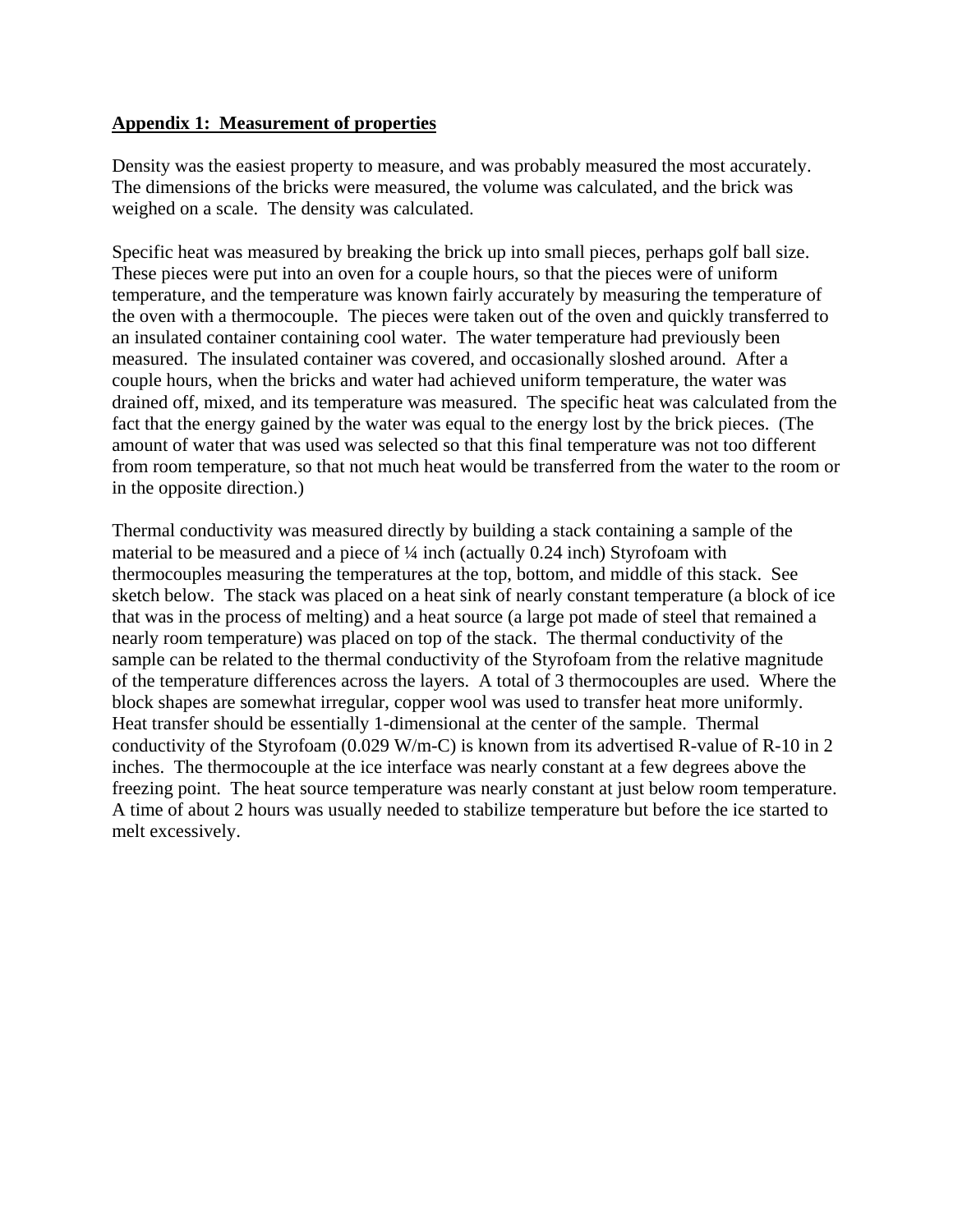

Fig. A1: Schematic drawing of apparatus used to measure thermal conductivity.

# **Appendix 2: Calculation of Heat Loss**

A 1-dimensional 10-node finite difference model was used. This method works for both round and rectangular stoves when the stove wall is fairly thin compared to the width or diameter. The inside node temperature was assumed to be the same as the gas temperature. This assumption is probably the most questionable. Preliminary calculations were done using a convective boundary condition at the inside node. Boundary layer calculations show that the idealized convective heat transfer coefficient on the inside would be on the order of 10 W/m^2-C in the combustion zone, and about half this at the stove exit. However, there will be considerable turbulence from a number of sources increasing this value. Preliminary calculations show that increasing the heat transfer coefficient beyond about 20 led to little additional heat transfer in most cases, as the inside wall was close to the gas temperature anyway. Preliminary calculations show that radiation is very important in the combustion zone area but not important away from the combustion zone. The results of this model will probably significantly underestimate the heat loss in the combustion zone, but overestimate the heat loss somewhat from the noncombustion zone, generally averaging out.

The outside air temperature was assumed to be known and constant at about 20 degrees C, while the outside node lost heat by both radiation and convection with variable convective heat transfer coefficient. The initial temperature of the stove was assumed to be the ambient temperature. Constant material properties (both solids and fluids) were assumed. Convective heat loss was calculated using a Nusselt-Rayleigh number correlation from Ref. 1, p. 397. Radiation was calculated from the difference of the temperatures to the  $4<sup>th</sup>$  power. Perfect emissivity was assumed. (As a rule of thumb, the radiative losses are about 3 times the convective losses.)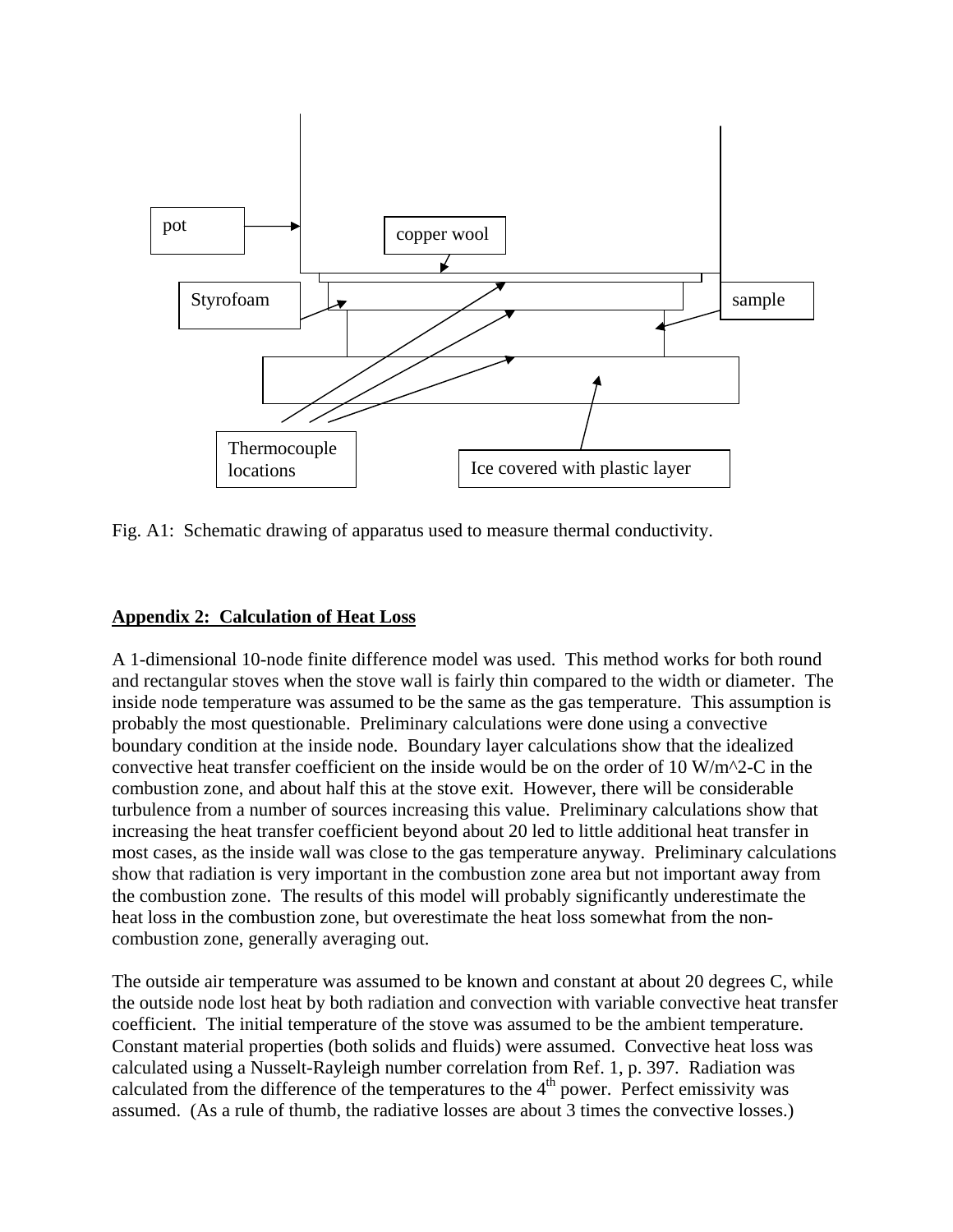The total heat lost from the inside gas went into 2 places, the body of the stove and losses from the outside. The heat loss into the stove body is calculated by summing the temperatures of all 10 nodes at the end of the cooking event, and multiplying by appropriate masses and by the specific heat. The heat lost from the outside was obtained by numerically integrating the convective and radiative heat loss rates. Time steps were 1 second, which is typically less than 1/10 that required for numerical stability. Calculations were done using EES (Engineering Equation Solver) software available from F-Chart Software. For reference, the complete code is given in Appendix 3.

In generating the maps, the following assumptions were made. The specific heat was assumed to be 835 J/kg-C, and the material thickness was assumed to be 3 cm. The specific heats of various stove materials vary over a narrow range, and the assumed value should be acceptable in any calculations. As stated previously, over a wide range of values, the total heat loss is not highly dependent on the material thickness. The thermal conductivity was assumed to be constant at the room temperature value. At stated previously, for the lightweight materials one might add about 10% to the calculated heat loss to account for this effect.

# **Appendix 3: Full listing of computer code**

Below is a full listing of the computer code used to generate these results. Statements are included for both the constant thermal conductivity calculations and the variable thermal conductivity calculations.

```
procedure solve(k:totalqlost,hoeff,qout,qbody) 
{comments are in brackets}
```

```
deltat=1 
tend=3600 
c=835 
rho=770 
L = .03deltal=l/9 {10 nodes}
alpha=k/(rho*c) 
deltatmax=.5*deltal^2/alpha {maximum allowable delta t for numerical stability}
m=rho*deltal 
T=700 {degrees C, internal temp minus ambient temp}
area=.1178 
t[1]=Tduplicate j=2,10 
t[i]=0end 
time=0 
qout=0 
repeat {start loop}
time=time+deltat 
duplicate i=2,9 
t[i]=t[i]+deltat*k*(1+t[i]*1.8/2220)/deltal*((t[i-1]-2*t[i])+t[i+1])/(m*c) {use this expression for variable 
thermal conductivity}
```